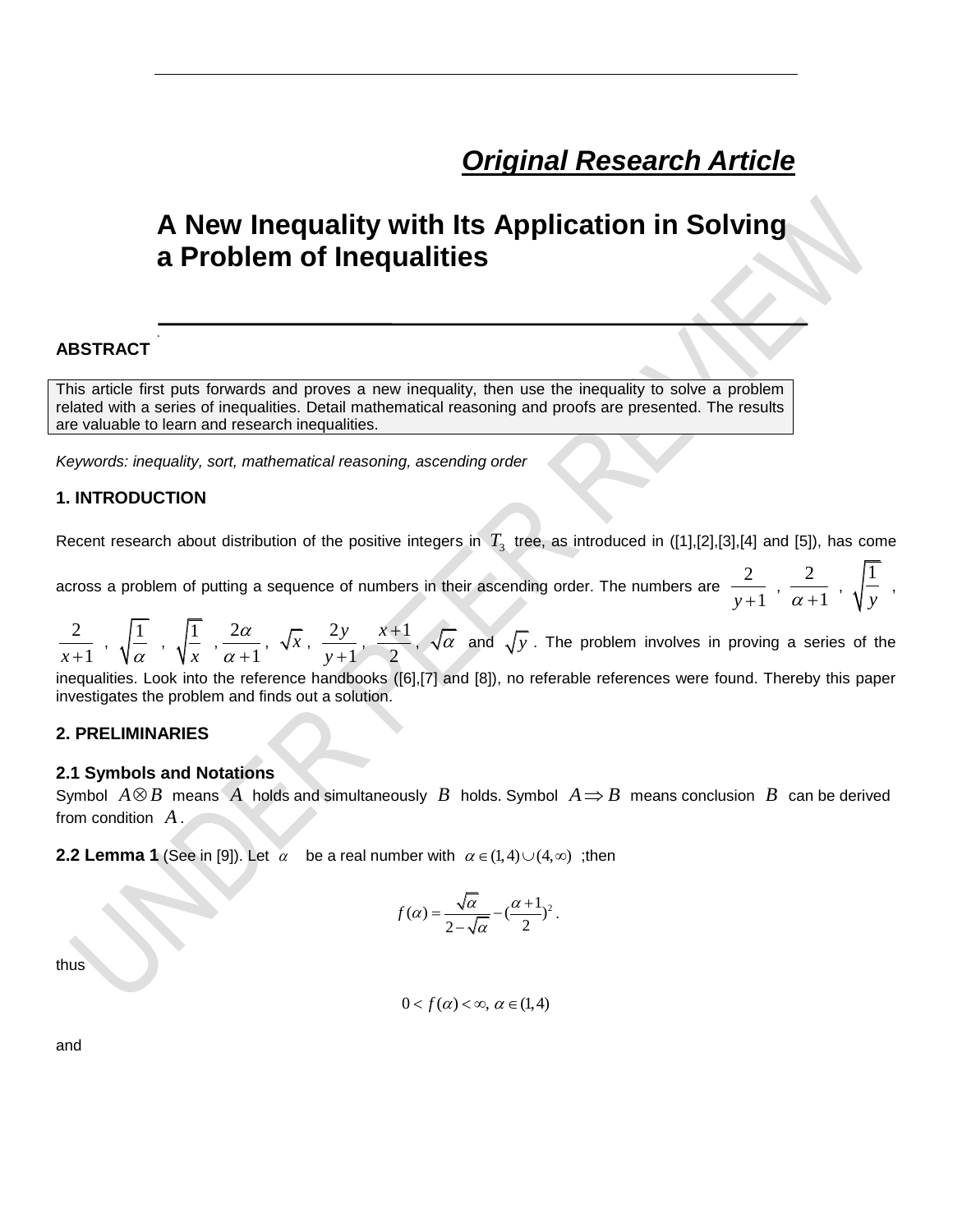#### **3. MAIN RESULT AND PROOF**

**Theorem1.** Let  $\alpha$  be a real number with  $a \in (1, 4)$ ; then

$$
f(\alpha) = 2\sqrt{\alpha} - 1 - \left(\frac{2\alpha}{\alpha + 1}\right)^2
$$

thus

$$
0 < f(\alpha) < 0.44, \ \alpha \in (1, 4).
$$

**Proof.** Let  $f(\alpha) = 2\sqrt{\alpha} - 1 - \left(\frac{2\alpha}{\alpha+1}\right)^2$ ,  $\alpha \in (1, 4)$ . Simplify the function

$$
f(\alpha) = \frac{(2\sqrt{\alpha} - 1)(\alpha + 1)^2 - 4\alpha^2}{(\alpha + 1)^2}.
$$

.

The denominator is greater than zero obviously. Assume that  $\alpha+1 = t$ ; then  $2 < t < 5$ , thus

$$
f(\alpha) = (2\sqrt{t-1} - 1) \times t^2 - 4(t-1)^2.
$$

Let  $h(t) = (2\sqrt{t-1} - 1) \times t^2 - 4(t-1)^2$ ; then

$$
h(t) = \frac{4t(t+1) + t^2}{\sqrt{t-1}} - 10t + 8.
$$

When  $t \in (2, 5)$ , it obviously holds

$$
12 < \frac{4t(t+1) + t^2}{\sqrt{t-1}} < 52.5
$$

 $12 < 10t - 8 < 42$ 

and

Direct calculation yields

$$
0 < h(t) < 10.5
$$

This means  $h(t)$  is monotonically increasing in the condition of  $t \in (2,5)$ . Under the condition  $h(2) = 0$  and  $0 < h(t) < 10.5$  when  $t \in (2, 5)$ , it is obtained  $h(t) > 0$ . Meanwhile, this conclusion illustrates  $f(\alpha) > 0$  if  $\alpha \in (1, 4)$ .

**Theorem2.** Let  $1 < \alpha < 4$ , x and y satisfy

x and y satisfy  
\n
$$
1 < 2\sqrt{\alpha} - 1 \le x \le \left(\frac{2y}{y+1}\right)^2 \le \alpha \le y \le \left(\frac{\alpha+1}{2}\right)^2 < 4
$$
\n
$$
\le \sqrt{\frac{1}{y}} \le \frac{2}{x+1} \le \sqrt{\frac{1}{\alpha}} \le \sqrt{\frac{1}{x}} \le 1 \le \frac{2\alpha}{\alpha+1} \le \sqrt{x} \le \frac{2y}{y+1} \le \sqrt{\alpha} \le \frac{x+1}{2} \le \sqrt{y} \le \sqrt{w}
$$
\n(1)

then

$$
1 < 2\sqrt{\alpha} - 1 \le x \le \left(\frac{2y}{y+1}\right)^2 \le \alpha \le y \le \left(\frac{\alpha+1}{2}\right)^2 < 4
$$
  
\n
$$
\frac{2}{w+1} \le \frac{2}{y+1} \le \frac{2}{\alpha+1} \le \sqrt{\frac{1}{y}} \le \frac{2}{x+1} \le \sqrt{\frac{1}{\alpha}} \le \sqrt{\frac{1}{x}} \le 1 \le \frac{2\alpha}{\alpha+1} \le \sqrt{x} \le \frac{2y}{y+1} \le \sqrt{\alpha} \le \frac{x+1}{2} \le \sqrt{y} \le \sqrt{w}
$$
  
\nIf, (1)  $u \le x \le \alpha \le y \le w \Rightarrow \sqrt{u} \le \sqrt{x} \le \sqrt{\alpha} \le \sqrt{y} \le \sqrt{w}$ .

**Proof** 

(2) 
$$
x \ge 2\sqrt{\alpha} - 1 \Rightarrow \frac{x+1}{2} \ge \sqrt{\alpha}
$$
.  
\n(3) 
$$
\frac{(\frac{2\alpha}{\alpha+1})^2}{\alpha} = \frac{4\alpha}{(\alpha+1)^2} \le \frac{4\alpha}{4\alpha} = 1 \Rightarrow \frac{2\alpha}{\alpha+1} \le \sqrt{\alpha}
$$
.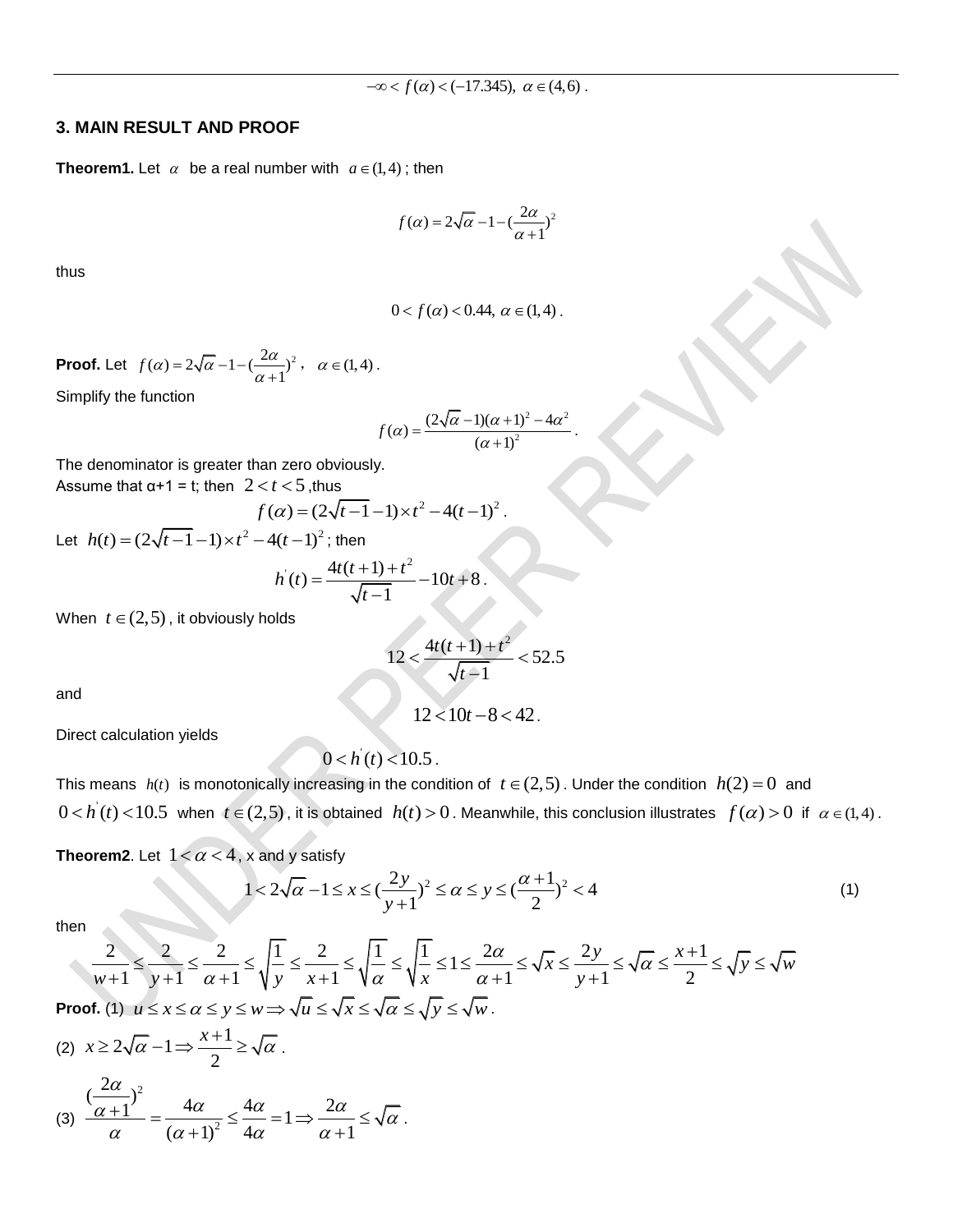(a) 
$$
\frac{y}{y+1} - \frac{a}{\alpha+1} = \frac{y(\alpha+1) - \alpha(y+1)}{(y+1)(\alpha+1)} = \frac{y-\alpha}{(y+1)(\alpha+1)} \ge 0 \Rightarrow \frac{2y}{y+1} \ge \frac{2\alpha}{\alpha+1}
$$
  
\n(b)  $\frac{x+1}{2} - \frac{2y}{y+1} = \frac{(x+1)(y+1) - 2y}{2(y+1)} = \frac{(x-1)y+x+1}{2(y+1)} \ge 0 \Rightarrow \frac{x+1}{2} \ge \frac{2y}{y+1}$   
\n(c) By Lemma 1,  $f(\alpha) = \frac{\sqrt{\alpha}}{2-\sqrt{\alpha}} - (\frac{\alpha+1}{2})^2 > 0$ ,  $\alpha \in (1, 4)$ , it immediately leads to  $\frac{\sqrt{\alpha}}{2-\sqrt{\alpha}} \ge (\frac{\alpha+1}{2})^2 > 0$ ,  $\alpha \in (1, 4)$ ,  $2\sqrt{\alpha} - 1 \le (\frac{2\alpha}{\alpha+1})^2$  and  $x > 2\sqrt{\alpha} - 1$  result in  $\sqrt{x} \ge \frac{2\alpha}{\alpha+1}$ .  
\n(3) By Theorem 1, it holds  
\n $2\sqrt{y} - 1 > \frac{2\alpha}{y+1}$   
\n $2\sqrt{y} - 1 > \frac{2\alpha}{y+1}$   
\n $2\sqrt{y} - 1 > \frac{2\alpha}{y+1}$   
\n $2\sqrt{y} - 1 > \frac{2\alpha}{y+1}$   
\n(4)  $\sqrt{x} \le \frac{2y}{y+1}$  is from given condition.  
\n(10)  $w \ge y \ge \alpha \ge x \Rightarrow y+1 \ge \alpha + 1 \ge x+1 \Rightarrow \frac{2}{x+1} \ge \frac{2}{\alpha+1} \ge \frac{2}{y+1} \ge \frac{2}{w+1}$ .  
\n(11)  $y \ge \alpha \ge x \Rightarrow \sqrt{\frac{1}{x}} \ge \sqrt{\frac{1}{\alpha}} \ge \sqrt{\frac{1}{y}}$ .  
\n(12)  $\frac{x+1}{2} \ge \sqrt{\alpha} \Rightarrow \frac{1}{x+2} \le \sqrt{\frac{1}{\alpha}} \ge \sqrt{\frac{1}{y}}$ .  
\n(13)  $y \le (\frac{\alpha+1}{2$ 

Figure 1 shows the detailed arrangement about members of this inequation.